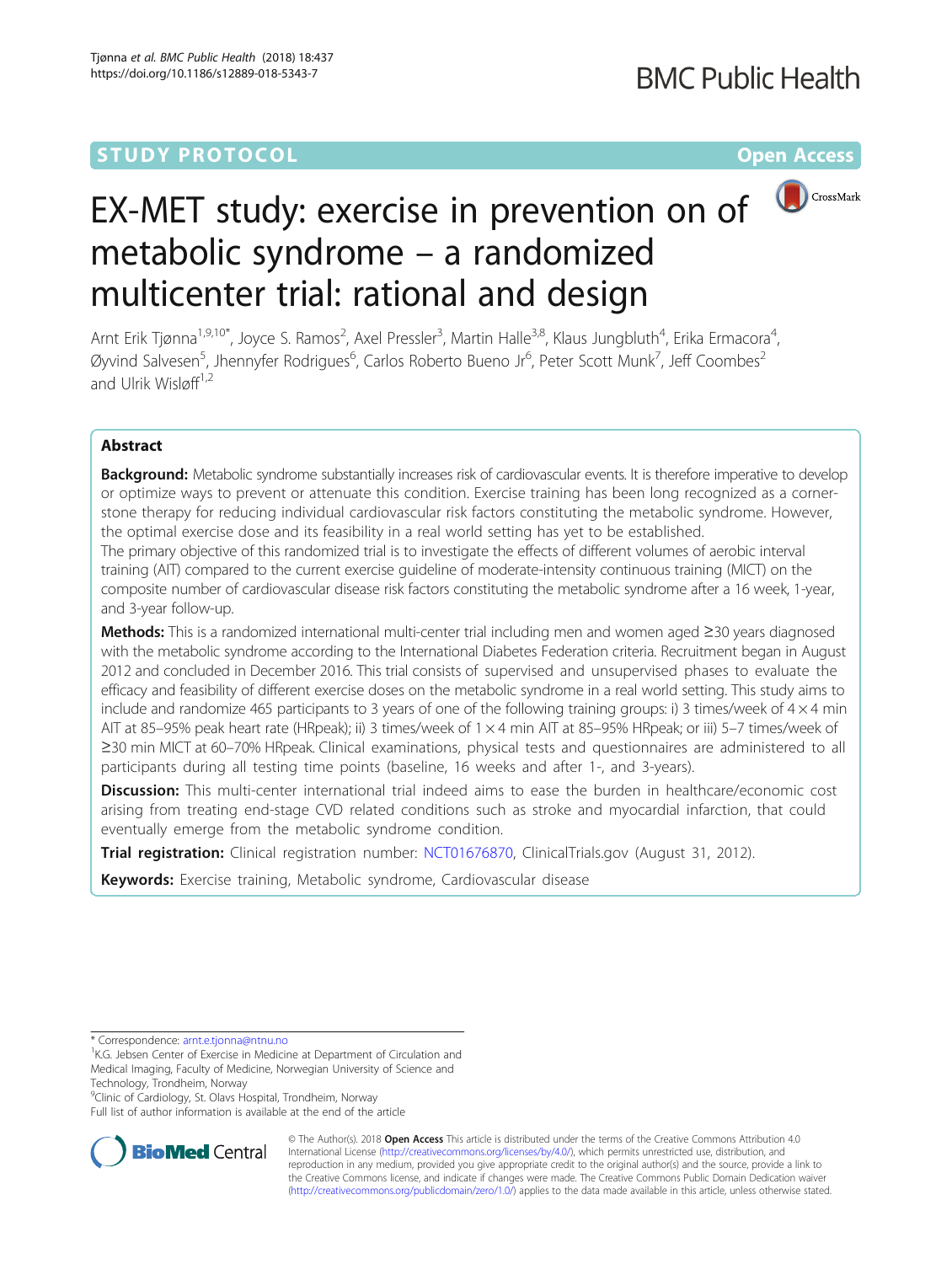### Background

Several lines of evidence suggest that endurance training improves cardiovascular function  $[1, 2]$  $[1, 2]$  $[1, 2]$  $[1, 2]$ . Improvements in maximal work capacity are accompanied by several central and peripheral cardiovascular adaptations that are regarded as the signature of the trained state. These adaptive changes include increased maximal oxygen uptake, improved cardiac- and endothelial function, improved lipid profile and increased abundance of capillaries, mitochondria and metabolic enzymes.

Several of these factors are related to the components of metabolic syndrome, including central obesity, hypertriglyceridemia, low HDL cholesterol, hypertension and raised fasting plasma glucose [[3\]](#page-6-0). Currently, about 25% of the US adult population is classified as having the metabolic syndrome, and the prevalence is expected to increase in parallel to the pandemic of obesity and overweight, which affects about 312 million and 1.1 billion people worldwide, respectively [[4,](#page-6-0) [5\]](#page-6-0). European numbers seems to be similar to that observed in the US. The European Group for the Study of Insulin Resistance (EGIR) reported that among non-diabetic individuals, the frequency of the metabolic syndrome varied from 7 to 36% for men and between 5 to 22% in women aged 40 to 55 years [[6\]](#page-6-0). It is well established that the risk for premature cardiovascular death is increased in individuals with the metabolic syndrome [\[7](#page-6-0), [8](#page-6-0)]. Data from Katzmarzyk et al. [[2\]](#page-6-0) demonstrate a relative risk of 1.89 (95% CI: 1.36–2.60) for premature cardiovascular mortality in men with metabolic syndrome compared to healthy men. In line with this, combining several factors associated with cardiovascular disease (CVD) gives a more powerful predictor of premature CVD death than assessing separate effects of each factor [[4\]](#page-6-0). Exercise training may reverse most of the risk factors of the syndrome and also protects against premature cardiovascular death [\[1](#page-6-0), [2,](#page-6-0) [9](#page-6-0)]. However, the recommendation of moderate physical activity does not seem to prevent the syndrome of reaching pandemic levels and the optimal training regimen remains to be defined.

Today we have good indications that exercise training is an effective contributor for reducing risk factors related to metabolic syndrome  $[1, 2]$  $[1, 2]$  $[1, 2]$ , but no sufficiently powered, randomized controlled study have documented the contribution of exercise training in the reversal of metabolic syndrome.

### Aims

Primary aim of EX-MET

 The primary aim of the study is to compare the efficacy of traditional training (today's guideline according to the American College of Sports Medicine [ACSM], vigorously or moderate exercise) and different volumes of aerobic interval training (1-AIT vs. 4-AIT) in reducing risk factors constituting the metabolic syndrome in a real world setting.

Secondary aims of EX-MET

• The secondary objectives are to compare the efficacy of traditional moderate training (ACSM guideline) and different volumes of aerobic interval training (1-AIT vs. 4-AIT) in improving aerobic capacity, cardiovascular function, skeletal muscle contractile function, skeletal muscle energy metabolism, left ventricle systolic and diastolic function at rest and right ventricular function.

### **Methods**

#### Design

Participants with the metabolic syndrome defined according to the IDF-criteria [[3\]](#page-6-0) are included in this trial. Patients (male and female age  $\geq$  30) are randomized and stratified (age, gender and center) into the 4x4min aerobic interval training (4-AIT, vigorously exercise according to today's guidelines [ACSM], three times a week), 1x4min aerobic interval training (1-AIT, three times a week) and moderate-intensity continuous training (MICT, according to ACSM guidelines) groups at a 1:1:1 ratio. This trial consists of two phases. The first phase requires the participants to attend two supervised training sessions with an exercise physiologist per week for 16 weeks, with the residual sessions performed in an unsupervised environment. Participants then enter the second phase of the trial and are instructed to proceed with the same exercise program from the previous 16-week intervention, but in an unsupervised manner. During this phase, they are required to attend a supervised exercise session each month, until the one-year follow-up, and every six months until the 3-year end-point. The participants are tested at baseline, after 16 weeks, and at one-, and three-year follow-up (Fig. [1\)](#page-2-0). The Unit for Applied Clinical Research at the Norwegian University of Science and Technology developed the randomization procedure to ensure impartial assignments. After randomization, participants receive verbal and written information about their intervention. EX-MET has been approved by the Regional Committee for Medical Research Ethics (REK 2011/2150), and was registered in the clinical trials registry in August 2012 ([ClinicalTrials.gov,](http://clinicaltrials.gov) Identifier: NCT01676870). Oral and written informed consent is obtained from all participants before inclusion. Participation in the main study is not influenced by willingness to participate in sub-studies. All sub-studies must have approval from the Regional Committee for Medical Research Ethics and studies will not involve interventions that are in conflict with the main study. Exclusion criteria are unstable angina, recent myocardial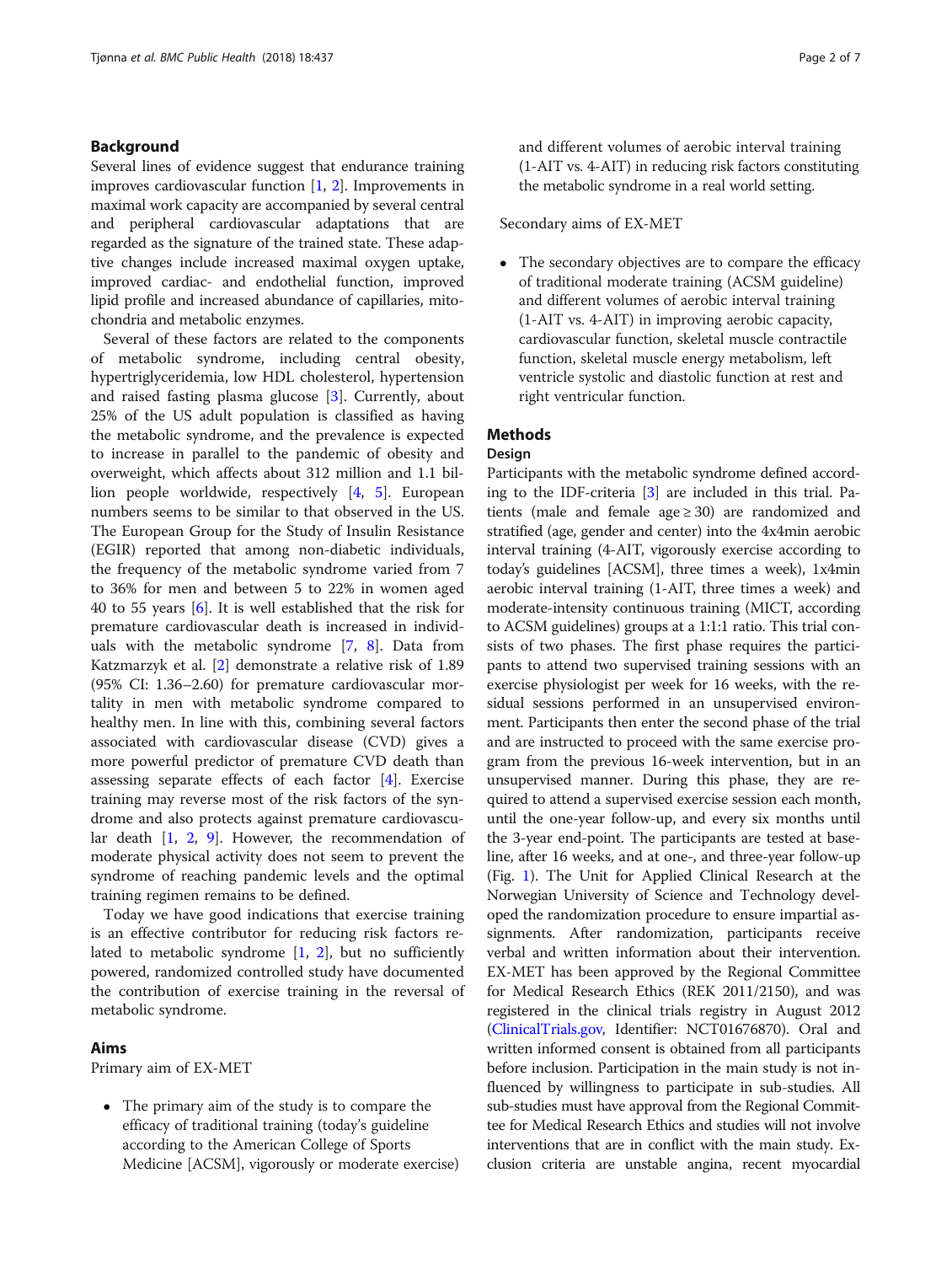<span id="page-2-0"></span>Tjønna et al. BMC Public Health (2018) 18:437 Page 3 of 7



infarction (within the last four weeks), uncompensated heart failure, severe valvular illness, pulmonary disease, uncontrolled hypertension, kidney failure, orthopedic/neurological limitations, cardiomyopathy, and planned operations during the research period, reluctant to sign the consent form, drug or alcohol abuse or participants in a parallel study.

### Project organization

The Norwegian University of Science and Technology is the coordinating center of this multi-center trial. This center coordinates and maintains the randomization database, clinical report forms, and adverse effect registry. A steering committee has been appointed to dictate resolutions for major scientific and ethical questions. This committee developed the study protocol and is responsible for data collection, management, and publications derived from this study. Inclusion of participants started in August 2012 and is estimated to finish by the end of 2016. Each center is expected to include at least 50 patients, while the larger sites ≥100.

#### Participating centers

Six centers with local coordinators will include patients:

- 1. Trondheim (Norway) Arnt Erik Tjønna
- 2. Brisbane (Australia) Jeff Coombes
- 3. Stavanger (Norway) Peter Scott Munk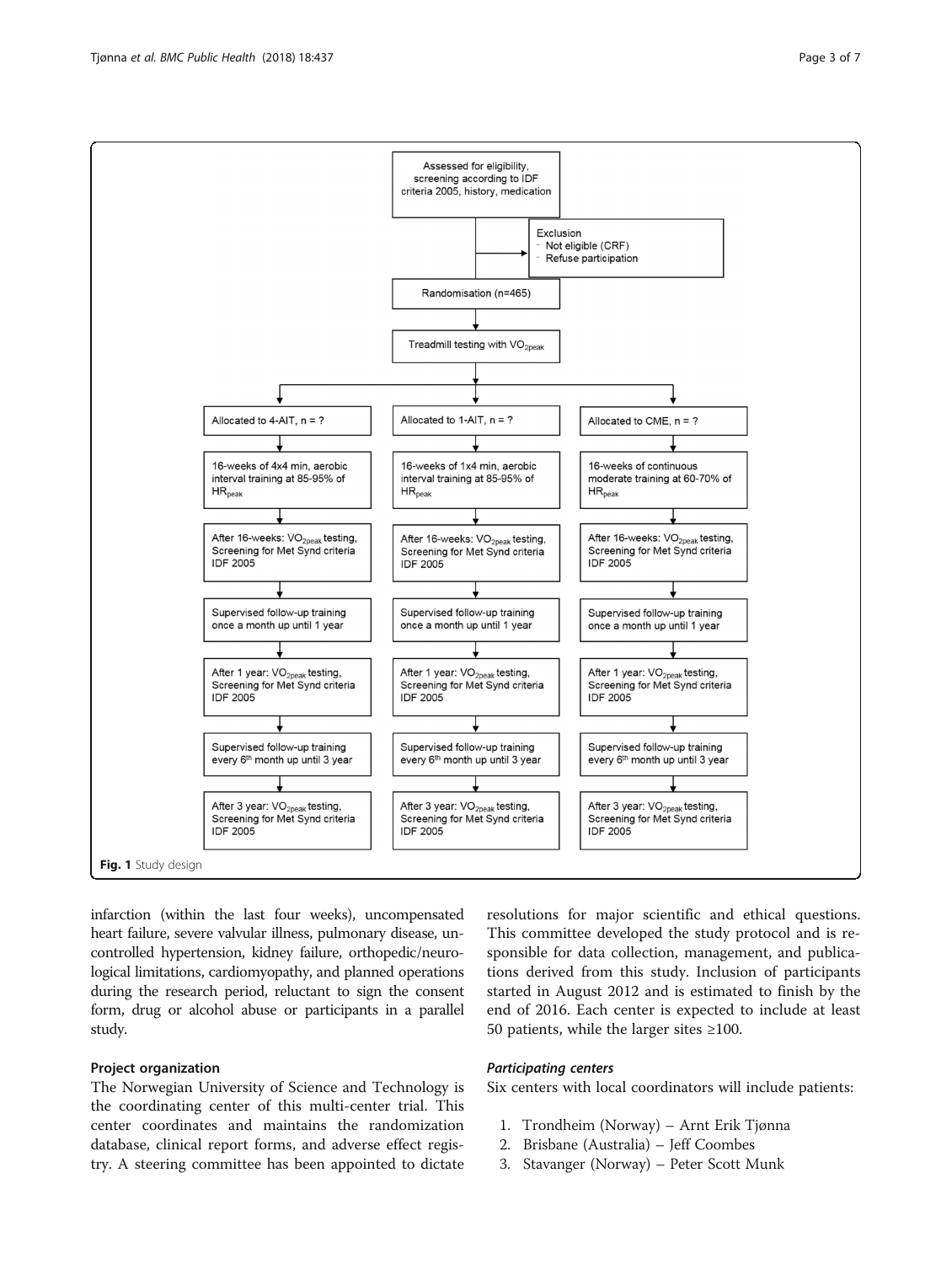- 4. Guayaquil (Equador) Klaus Jungbluth
- 5. Munich (Germany) Martin Halle
- 6. Sao Paulo (Brazil) Carlos Roberto Bueno Jr.

#### Ethics considerations

The risk of exercise is considered small. However, the risk of complications/death is higher during and immediately following training/testing [[10\]](#page-6-0). Nevertheless, the health benefits from exercise training are sufficiently high and are considered less harmful than inactivity. Providing sufficient clear information is a high priority, so that participants feel that they know what consenting entails.

#### Examinations

The following examinations are performed at time points indicated above and are described in more detail in our standard operating procedures (Appendix 1). Briefly, blood samples are obtained from an arm vein after a 12-h overnight fast. Triglycerides (TG), glucose, insulin, highdensity lipoprotein-cholesterol (HDL-C), low-density lipoprotein-cholesterol (LDL-C), total cholesterol, Creactive protein (CRP), glycosylated hemoglobin (HbA<sub>1c</sub>), and C-peptide are measured using standard procedures at respective hospitals or centers with high standard of accuracy. Serum and EDTA plasma are centrifuged at 2500 rpm for 10 min at 20 °C. Aliquots are stored at −80°C in case new blood markers will be analyzed later. In addition, whole blood from an EDTA tube is taken and stored (at Regional Biobank) at −80°C for later analysis of DNA and other blood markers. Blood pressure is measured after a 12-h overnight fast and following 15 min of seated quiet rest. Testing of cardiorespiratory fitness (peak oxygen uptake,  $\rm\dot{VO}_{2neak}$ ) is performed on a treadmill or cycle ergometers identical to that in previous studies in our group [\[11](#page-6-0)]. Ergometer selected for testing is dependent upon preferred type of exercise during the intervention, as well as physical limitations presented by participants. Participants with previous heart diseases are tested under electrocardiograph (ECG) monitoring, and the ACC/AHA-guidelines for exercise testing of patients with known cardiovascular disease is followed [\[12\]](#page-6-0). Body composition and weight are measured using bioelectrical impedance (Inbody 720, BIO-SPACE, Seoul, Korea). Physical activity is measured via SenseWear Armband activity monitor (BodyMedia 7, Pittsburgh, PA, USA) or by Actigraph (GT3X, Manufactering Technology Inc., Florida, USA). After the clinical test at the hospital, all participants are given either SenseWear or Actigraph monitor. The participants are instructed to wear it for seven days continuously (24 h), except when in contact with water (shower/bath/swim). Novel genetic biomarkers (DNA and RNA) will be analyzed using highthroughput OMICS technology (genotyping or exome sequencing, DNA methylation, RNA sequencing, microRNA screening, MS-based proteomics, and MR metabolomics)

using validated methods established at the Norwegian University of Science and Technology's Genomics, Proteomics and Metabolomics Core Facilities. Health economic analysis will be calculated as the sum of hospital cost (inpatient, day care, and outpatient care), use of general physician, and primary health care (rehabilitation, nursing homes, home care etc.). Five different questionnaires are used in this study: Questionnaire 1 consisted of questions about specific aspects of physical activity history. The short form health survey SF-8 (1-wk recall version) is used to describe quality of life and chronic pain (Q3). The questions from Q1, Q2 and Q3 are the same questions that have been used in the Nord-Trøndelag Health Study (HUNT) [[13](#page-6-0)–[15\]](#page-6-0). Medications were monitored throughout the study.

#### Sample size and statistics

According to estimates based on data from previous studies, [[16,](#page-6-0) [17\]](#page-6-0) a total of 465 patients randomized 1:1:1 to the three interventions gives 80% power to detect an effect of 4-AIT compared to 1-AIT/CME of 51% recovery versus 37% recovery from metabolic syndrome at the 5% significance level. These calculations were based on the following assumptions: The primary endpoint is reduction in the composite number of cardiovascular risk factors constituting the metabolic syndrome (IDF) [\[3\]](#page-6-0), as a change from baseline to one year follow-up.

#### Training interventions

### Aerobic interval training

Participants that are randomized into the aerobic interval training groups (4-AIT and 1-AIT) perform a total of three training sessions per week, for 16 weeks, during the first phase of the trial. Two training sessions are performed in the hosting research institution with an exercise physiologist, and one training session in an unsupervised environment. During the second phase of the trial, all three sessions per week are performed in their own time at home, outdoor or in a gym. Participants are provided with a training log to record all unsupervised training sessions. All training sessions involve activities using large muscle mass. Supervised training sessions are generally performed on a cycle or treadmill ergometer (self-selected). Unsupervised sessions consist of outdoor/indoor pursuits involving different activities such as running, walking, cycling, rowing, swimming, and skiing, performed in the prescribed AIT format. The 4-AIT and 1-AIT groups exercise for 38 and 17 min per session, respectively. Both the AIT protocols include a 10-min warm-up and a 3-min cool-down at 60–70% peak heart rate (HRpeak) or at a rate of perceived exertion [RPE] of 11–13 on a Borg scale. Following the 10 min warm-up, a 4-min interval is performed at 85–95% HRpeak (RPE at 15–17 on Borg scale). This is repeated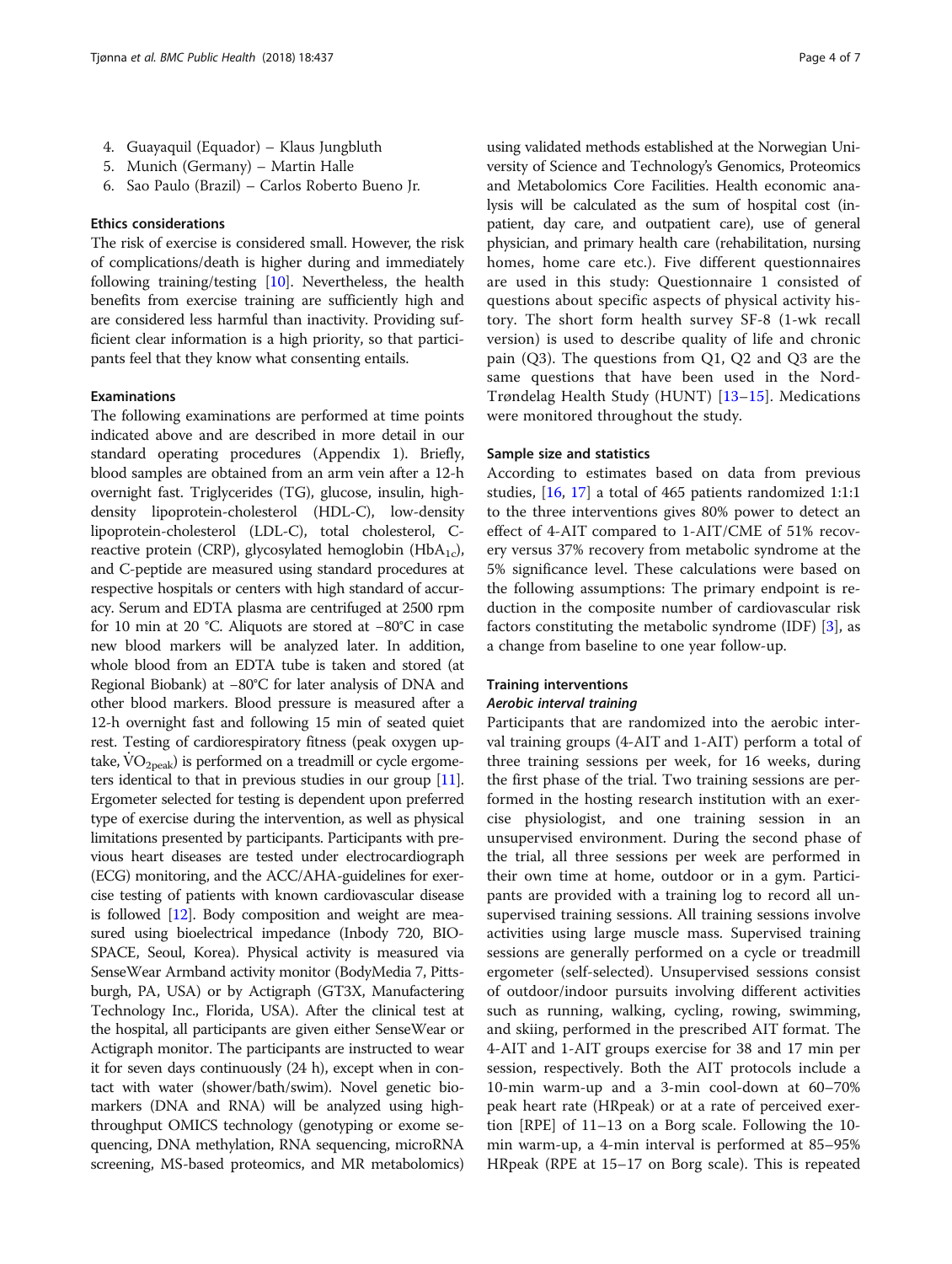4 times in the 4-AIT group, separated by 3 min of active recovery at 50–70% HRpeak (Fig. 2a). The 1-AIT group only performs one 4-min interval at the same intensity and immediately proceeds to the cool-down period (Fig. 2b). The target heart rate should be reached within two minutes of the 4-min interval period for both volumes of AIT (1-AIT and 4-AIT). Heart rate is monitored (Polar electro, Kempele, Finland) during all supervised exercise sessions to ensure participants are reaching the prescribed target heart rate. Participants are encouraged to purchase their own heart rate monitor to keep track of their own training during the unsupervised sessions. Otherwise, they are instructed to use the Borg 6–20 scale (rating of perceived exertion) to serve as a guide towards the exercise intensity achieved [[18](#page-6-0)]. HR and RPE during all training (unsupervised and supervised) sessions are monitored and recorded.

#### Moderate-intensity continuous training

Participants randomized into the MICT group perform 5–7 training sessions per week to conform to the current exercise guideline put forth by the American College of Sports Medicine (ACSM). Two sessions are supervised in an exercise laboratory by an exercise physiologist, and the rest are completed in an unsupervised environment. Training modes for both the supervised and unsupervised sessions are the same as AIT. The MICT group trains continuously for ≥30 min at a target intensity of 60–70% HRpeak (RPE of 11–13 on

Borg scale) with no signs of shortness of breath (Fig. 2c). RPE and HR are monitored and recorded for all training sessions as indicated above.

#### **Discussion**

To our knowledge, EX-MET is the first randomized trial to investigate the impact of different volumes of AIT (1- AIT and 4-AIT) and MICT on the treatment of metabolic syndrome in individuals from different ethnic groups. This trial aims to extend previous small studies  $(n = 27$  to 40) without a follow-up period that have examined the efficacy of high volume-AIT compared to an iso-caloric MICT on traditional and novel cardiovascular disease (CVD) risk factors [\[11](#page-6-0), [16](#page-6-0), [19,](#page-6-0) [20\]](#page-6-0). Recent metaanalyses suggest that the greater tendency of high volume-AIT (4-AIT) relative to the traditional MICT to reduce risk of CVD and mortality could be attributable to its greater ability to improve cardiorespiratory fitness [[21\]](#page-6-0) and vascular function [[22\]](#page-6-0) in clinical populations. Specifically, we have demonstrated a greater impact of 4- AIT compared to an isocaloric MICT in attenuating individual components of the metabolic syndrome, as well as improving cardiorespiratory fitness, vascular function, and mitochondrial function in a small pilot study incorporating 32 individuals diagnosed with metabolic syndrome [[16](#page-6-0)]. We also recently demonstrated that low volume-AIT (1-AIT) is equally as effective as 4-AIT in improving cardiorespiratory fitness in short term in overweight individuals [[23](#page-6-0)]. Thus since cardiorespiratory fitness has been

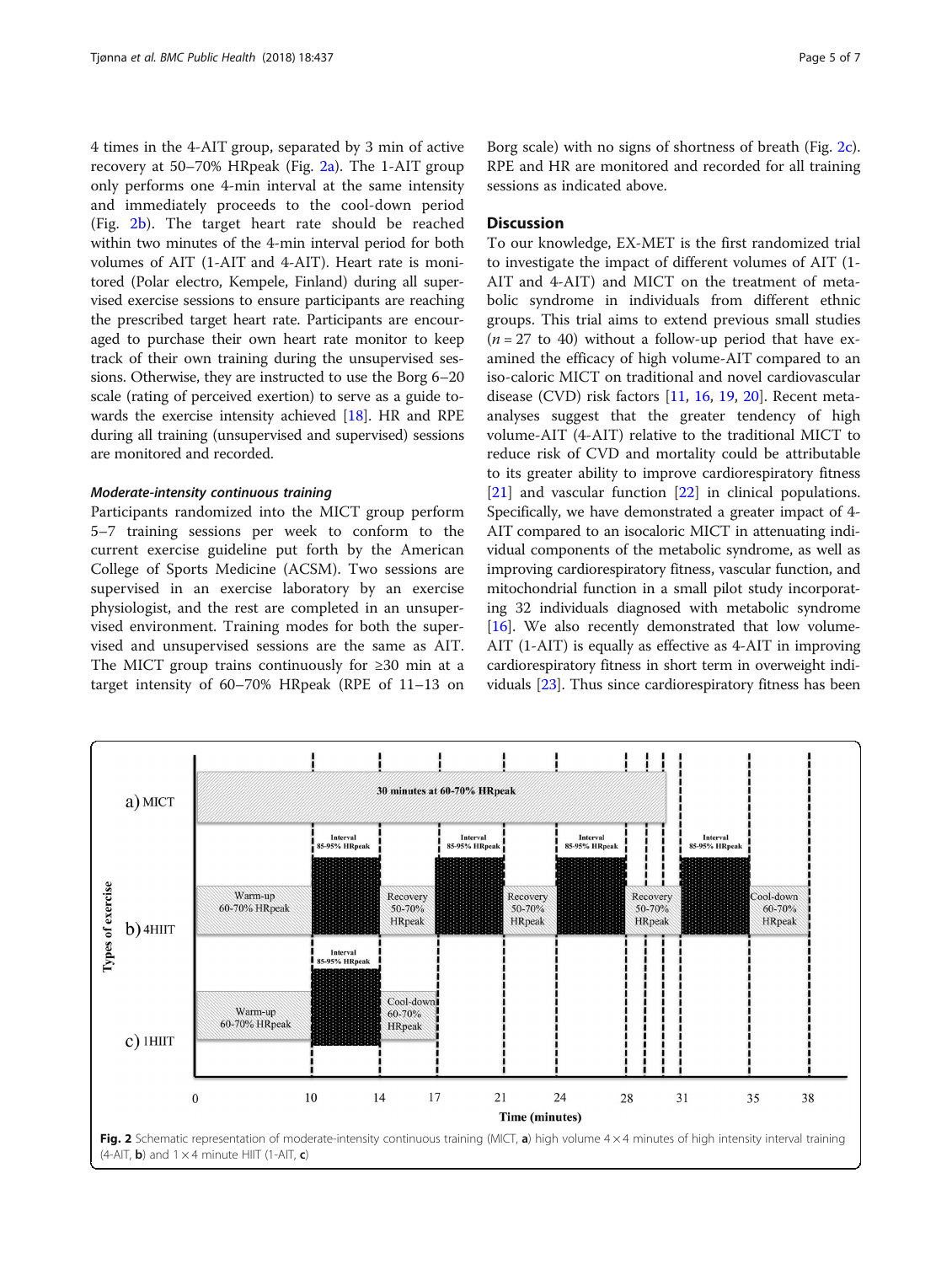shown to be an antidote towards different CVD risk factors associated with the metabolic syndrome [\[24\]](#page-6-0), and that 'lack of time' has been the most reported barrier to exercise [[25\]](#page-6-0), it was logical for us to investigate the impact of low-volume AIT (1-AIT) compared to high-volume dosages of high- (4-AIT) and moderate-intensity exercise (MICT) prescribed according to the current exercise guideline (ACSM). This could help decipher an optimal or alternative, but effective, exercise prescription that we suspect most individuals with metabolic syndrome would better adhere or comply with, in attempt to ease the economic burden of this pandemic.

It is noteworthy that most studies that have investigated the impact of AIT compared to MICT on several factors affecting health in a diverse clinical population have only been from a supervised laboratory setting, conducted over a short-term period (12–16 weeks) [\[21](#page-6-0), [22](#page-6-0), [26](#page-6-0)]. Thus, although most studies revealed a greater tendency for AIT to improve CVD risk factors associated with the metabolic syndrome relative to the current exercise guideline, it is still of question on whether individuals would be able to perform this type of exercise in an unsupervised environment for a long-term period. This multi-center international trial also therefore aims to investigate different strategies that could be implemented in order to increase adherence and compliance to these prescribed exercise interventions in a long-term unsupervised environment. Although having 1–3 sessions performed unsupervised out of the 3–7 sessions required during the 16-week supervised phase of this trial could be considered a limitation of the study, it could also be identified as a strategy to promote adherence and compliance in a 'real-world setting'. Having specific guidance on what activities are available to implement the prescribed format of exercise (1-AIT, 4- AIT, and MICT) in their own everyday environment, and how to monitor the intensity of training on a weekly basis for the initial 16-weeks could play a huge factor on their motivation and ability to perform the exercise program accurately and safely during the unsupervised phase. Another strategy being enforced in this trial is the requirement of participants to attend a supervised training session each month or every 6-months until the 1-year and 3-year end points, respectively, during the unsupervised phase. If these strategies proves to be effective in increasing both adherence and compliance of participants to the target intervention, then governing bodies around the globe should consider investing on providing vulnerable individuals with exercise-related services incorporated in this trial, such as the initial 16-week consultation with an exercise professional, followed-up with either a monthly/6-monthly visit with an exercise professional, or the use of physical activity and heart rate monitoring devices. This multi-center international trial indeed aims to ease the burden in healthcare/economic cost arising from

treating end-stage CVD related conditions such as stroke and myocardial infarction, that could eventually emerge from the metabolic syndrome condition [[27\]](#page-6-0).

#### Abbreviations

ACSM: American college of sports medicine; AIT: Aerobic interval training; CRP: C-reactive protein; CVD: Cardiovascular disease; EX-MET: Exercise in prevention of metabolic syndrome;  $HbA_{1C}$ : Glycosylated hemoglobin; HDL: High-density lipoprotein; HR<sub>peak</sub>: Peak heart rate; IDF: International diabetes federation; MICT: Moderate-intensity continuous training; RPE: Rate of perceived exertion; TG: Triglycerides

#### Acknowledgements

The ergospirometry testing at NTNU was provided by NeXt Move, Norwegian University of Science and Technology (NTNU). NeXt Move is funded by the Faculty of Medicine and Health at NTNU and Central Norway Regional Health Authority.

#### Funding

The study received two peer – review funding's from the Joint Research Committee between St. Olavs Hospital and the Faculty of Medicine and Health sciences, Norwegian University of Science and Technology (NTNU).

#### Availability of data and materials

Not applicable

#### Authors' contributions

AET and JSR wrote the manuscript, reviewed/edited and approved the final draft of the manuscript. UW, AET, and JSC designed the study. JSR, KJ, MH, AP, EE, ØS, JR, PSM, JC, and CRBJ also substantially contributed to the conception and design of the study, and reviewed/edited and approved the final draft of the manuscript.

#### Ethics approval and consent to participate

EX-MET has been approved by the Regional Committee for Medical Research Ethics (REK 2011/2150). Oral and written informed consent is obtained from all participants before inclusion. Participation in the main study is not influenced by willingness to participate in sub-studies. The following local committees has also approved the study:

Ethical committee at School of Physical Education and Sport of Ribeirao Preto (University of Sao Paulo).

The University of Queensland Human Research Ethics Committee. Comite de etica e investigacion en seres humandos del grupo hospitalario Kennedy Guayaquil – Ecuador.

The ethical board of the Faculty of Medicine, Technical University of Munich. This study protocol does not report any results from this study, but the protocol and standard operating procedure are available.

A steering committee has been appointed to dictate resolutions for major scientific and ethical questions. This committee developed the study protocol and is responsible for data collection, management, and publications derived from this study.

Status of this study today are active but not recruiting.

#### Consent for publication

Not applicable

#### Competing interests

There are no disclosures to report any competing interests.

#### Publisher's Note

Springer Nature remains neutral with regard to jurisdictional claims in published maps and institutional affiliations.

#### Author details

<sup>1</sup>K.G. Jebsen Center of Exercise in Medicine at Department of Circulation and Medical Imaging, Faculty of Medicine, Norwegian University of Science and Technology, Trondheim, Norway. <sup>2</sup>School of Human Movement and Nutrition Sciences, University of Queensland, Brisbane, Queensland, Australia. <sup>3</sup>Department of Prevention, Rehabilitation and Sports Medicine, Klinikum rechts der Isar, Technische Universität München, Munich, Germany. <sup>4</sup>KJ Fisiosport, Guayaquil, Ecuador. <sup>5</sup>Department of Public Health and General